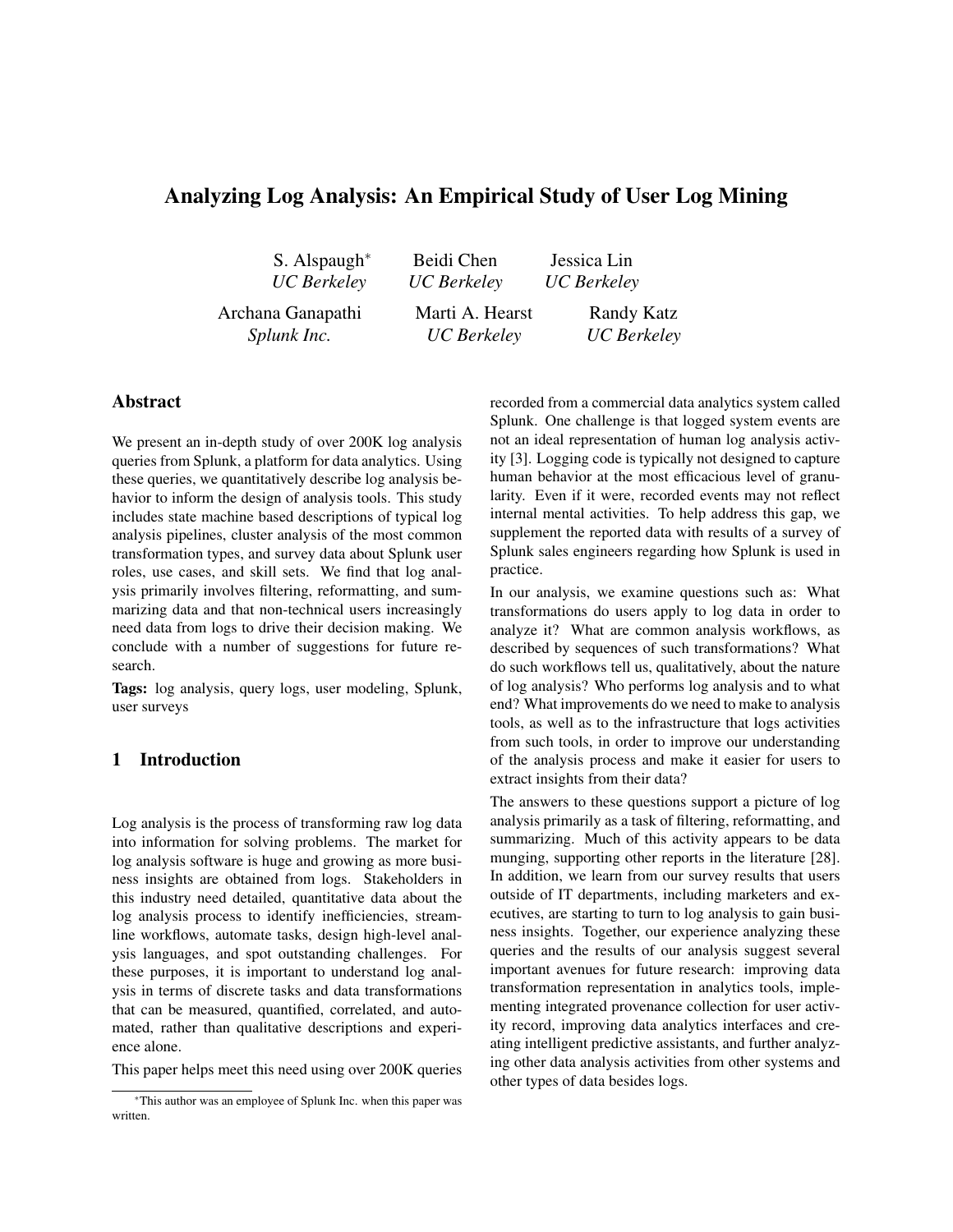| splunk>                                                                                                                                                             | App: Search & Reporting = |              |                            |                                                                                                                                                                                                                                                                                                                                               | Administrator =     | Messages $\overline{\phantom{a}}$<br>Settings =<br>Activity + Help + |
|---------------------------------------------------------------------------------------------------------------------------------------------------------------------|---------------------------|--------------|----------------------------|-----------------------------------------------------------------------------------------------------------------------------------------------------------------------------------------------------------------------------------------------------------------------------------------------------------------------------------------------|---------------------|----------------------------------------------------------------------|
| Search<br>Pivot                                                                                                                                                     | <b>Reports</b>            | Alerts       | <b>Dashboards</b>          |                                                                                                                                                                                                                                                                                                                                               |                     | Search & Reporting                                                   |
| Q New Search                                                                                                                                                        |                           |              |                            | source=*access log*   eval http_success = if(status=200,"true","false")   timechart count by http_success                                                                                                                                                                                                                                     |                     | Save As *<br>Close<br>$\Omega$<br>All time *                         |
| 618,369 events (before 3/31/14 10:57:28.000 PM)<br>Events (618.369)                                                                                                 | Statistics (8)            |              | Visualization              |                                                                                                                                                                                                                                                                                                                                               | $Job -$<br>Complete | $A \perp$<br>U Verbose Mode -<br>e.                                  |
| Format Timeline =                                                                                                                                                   | 200m Out                  |              | 2 Zoom to Selection        | <b>O</b> Deselect                                                                                                                                                                                                                                                                                                                             |                     | 1 hour per column                                                    |
| idig.aataan.iliilijjainn.aniattijjihingaaaaaaaattiliikaanaa saanaa sannaan.<br>«Prev 1 2 3 4 5 6 7 8 9 -- Next><br>20 Per Page *<br>List $\star$<br>Format <b>*</b> |                           |              |                            |                                                                                                                                                                                                                                                                                                                                               |                     |                                                                      |
| $\equiv$ All Fields<br><b>El</b> Hide Fields                                                                                                                        |                           | $\mathbf{i}$ | Time.                      | Event                                                                                                                                                                                                                                                                                                                                         |                     |                                                                      |
| Selected Fields<br>$a$ host 1<br>$a$ source $1$<br>a sourcetype 1                                                                                                   |                           |              | 12/20/09<br>4:02:12.000 AM | 222.122.141.47 - - [20/Dec/2009:04:02:12 -0800] "GET /base/Documentation HTTP/1.1" 200 20551 "-" "Mozilla/5.0"<br>"222.122.141.47.1261310532837040"<br>host = ronnie.sv.splunk.com source = /home/aganapathi/access_log.1.gz sourcetype = access_combined_wcookie                                                                             |                     |                                                                      |
|                                                                                                                                                                     |                           |              | 12/20/09                   | 222.122.141.47 - - [20/Dec/2009:04:02:12 -0800] "GET /base/Documentation/3.4.11/Admin/Regmonfiltersconf///index.php?<br>4:02:12.000 AM SERVER [DOCUMENT ROOT]=http://www.dscontrol.co.kr/data/members/id1.txt???? HTTP/1.1" 302 - "-" "Mozilla/5.0"<br>"222.122.141.47.1261310532007459"                                                      |                     |                                                                      |
| <b>Interesting Fields</b><br># bytes 100+                                                                                                                           |                           |              | 12/20/09                   | host = ronnie.sv.splunk.com source = /home/aganapathi/access_log.1.gz sourcetype = access_combined_wcookie<br>69.36.202.36 - - [20/Dec/2009:04:02:11 -0800] "GET /web_assets/v4/css/styles.css HTTP/1.1" 200 730                                                                                                                              |                     |                                                                      |
| $a$ clientip 100+                                                                                                                                                   |                           |              |                            | 4:02:11.000 AM "https://www.splunk.com/index.php/sign_up/download" "Mozilla/5.0 (Windows: U: Windows NT 6.0: en-US: rv:1.9.0.9) Gecko/2009<br>Firefox/3.0.9 Wyzo/3.0.3 FBSMTWB" "69.36.202.36.1261310470964005"                                                                                                                               |                     |                                                                      |
| $a$ cookie $100+$                                                                                                                                                   |                           |              |                            | host = ronnie.sv.splunk.com source = /home/aganapathi/access_log.1.gz sourcetype = access_combined_wcookie                                                                                                                                                                                                                                    |                     |                                                                      |
| # date_hour 24<br># date_mday 8<br># date_minute 60                                                                                                                 |                           |              | 12/20/09                   | 69.36.202.36 - - [20/Dec/2009:04:02:11 -0800] "GET /themes/splunk com/scripts/is/slimbox2.is?12-03-2009 HTTP/1.1" 200 1988<br>4:02:11.000 AM "https://www.splunk.com/index.php/sign_up/download" "Mozilla/5.0 (Windows: U: Windows NT 6.0: en-US: rv:1.9.0.9) Gecko/2009<br>Firefox/3.0.9 Wyzo/3.0.3 FBSMTWB" "69.36.202.36.1261310470964005" |                     |                                                                      |
| a date_month 1                                                                                                                                                      |                           |              |                            | host = ronnie.sv.splunk.com source = /home/aganapathi/access_log.1.gz sourcetype = access_combined_wcookie                                                                                                                                                                                                                                    |                     |                                                                      |
| # date_second 60                                                                                                                                                    |                           |              | 12/20/09                   | 69.36.202.36 - - [20/Dec/2009:04:02:09 -0800] "GET /themes/splunk_com/scripts/js/global.js?12-03-2009 HTTP/1.1" 200 5106<br>4:02:09.000 AM "https://www.splunk.com/index.php/sign_up/download" "Mozilla/5.0 (Windows; U; Windows NT 6.0; en-US; rv:1.9.0.9) Gecko/2009                                                                        |                     |                                                                      |

Figure 1: The default Splunk GUI view displays the first several events indexed, with extracted fields highlighted on the side, and a histogram of the number of events over time displayed along the top. The user types their query into the search bar at the top of this view.

## 2 Related Work

We discuss (1) systems for log analysis, (2) techniques for log analysis, and (3) results of log analysis, so that those log analysis activities can be compared to our observations. We also discuss (4) user studies of system administrators – one of the primary classes of log analysts – and (5) of search engine users – where query logs are the main source of data on user behavior and needs.

Systems for log analysis: The purpose of this section is not to compare Splunk to other analysis systems, but to describe the uses these systems support, to provide a sense of how our observations fit within the larger context. Dapper, Google's system tracing infrastructure, is used by engineers to track request latency, guarantee data correctness, assess data access costs, and find bugs [34]. From their detailed descriptions, we can infer that engineers use transformations similar to those used by Splunk users. Other systems, such as Sawzall and PigLatin, include query languages that extract data from logs with heavy use of these same types of transformations [30, 26]. These points suggest that the activity records we have collected may represent typical log analysis usage, despite being gathered from only one system.

Techniques for log analysis: Published techniques for log analysis center around the main challenges in working with logs, such as dealing with messy formats, and solving event-based problems [23]. This includes event and host clustering [20, 21], root failure diagnosis [8, 17], anomaly detection [18], dependency inference [25, 19], and data extraction [16, 39]. Although their motivating use cases overlap with Splunk use cases, in our observations, the use of such techniques appears to be relatively rare (even though Splunk does provide, e.g., clustering and anomaly detection functionality).

Results of log analysis: Log analysis is also used in research as a means to an end rather than as the subject itself. Logs have been used to explain system behavior [7, 6], understand failures [31, 24], identify design flaws [11], spot security vulnerabilities [15], highlight new phenomena [29], and drive system simulations [12]. To the extent that such research involves heavy application of human inference rather than "automatic" statistical inference techniques, like many of those mentioned in the previous section, it appears to more closely align with our observations of log analysis behavior. However, the problems addressed are naturally of an academic nature, whereas Splunk users of often looking for timely business insights specific to their situation.

System administrator user studies: As system administrators are one of the primary classes of log analysts, studies of their behavior are relevant to our study of log analysis. Researchers have studied system administrators to characterize their work environments and problems commonly faced [4], as well as the mental models they form [13]. One study surveying 125 system administrators discovered that accuracy, reliability, and credibility are considered the most important features in tools [38]. Other researchers have called for more standardization in system administration activities – such efforts will benefit from the data we present [9].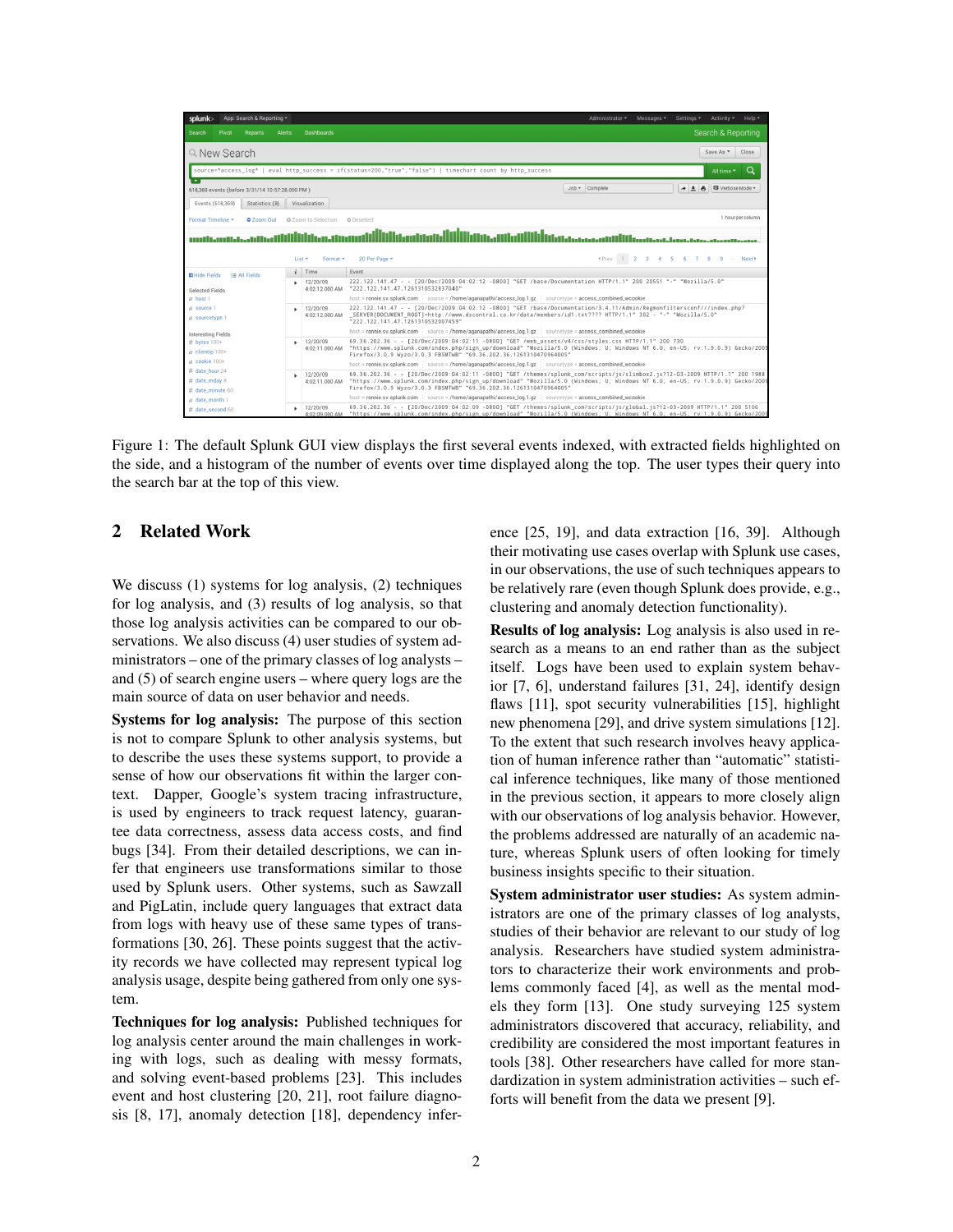| Term           | Definition                                                                                                  |
|----------------|-------------------------------------------------------------------------------------------------------------|
| event          | a raw, timestamped item of data indexed by Splunk, similar to a tuple or row in databases                   |
| field          | a key corresponding to a value in an event, similar to the concept of a column name                         |
| value          | part of an event corresponding to a certain field, similar to a particular column entry in a particular row |
| query          | a small program written in the Splunk query language, consisting of pipelined stages                        |
| stage          | a portion of a query syntactically between pipes; conceptually a single transformation                      |
| transformation | an abstract category of similar commands e.g., filter or aggregate; each stage is a transformation          |
| command        | the part of a stage that indicates what operation to apply to the data                                      |
| argument       | the parts of a stage that indicate what fields, values, or option values to use with a command              |
| interactive    | a query that is run when it is entered by the user into the search bar                                      |
| scheduled      | a query that has been saved by a user and scheduled to run periodically like a cron job                     |

Table 1: Terminology describing Splunk data.

Search engine query log studies: While we are unaware of prior work that uses query logs to study *analysis* behavior, query logs are often used to study *search engine user* behavior. People have used search engine query logs to model semantic relationships [22], track user preferences [35], and identify information needs [32]. Techniques involve examining query terms and analyzing user sessions [14, 33]. Due to data quality issues discussed in Section 4, we could not analyze user sessions, but other aspects of our current and previous work parallel these techniques [2]. Employing some of these techniques to examine data analysis activity logs is a promising avenue of future research. Going forward we expect that the study of human information seeking behavior will be enriched through the study of analysis query logs.

#### 3 Splunk Logs and Queries

We collected queries from  $Splunk<sup>1</sup>$ , a platform for indexing and analyzing large quantities of data from heterogeneous data sources, especially machine-generated logs. Splunk is used for a variety of data analysis needs, including root cause failure detection, web analytics, A/B testing and product usage statistics. Consequently, the types of data sets indexed in Splunk also span a wide range, such as system event logs, web access logs, customer records, call detail records, and product usage logs. This section describes the Splunk data collection and query language in more detail; Table 1 lists the terminology introduced in this section.

## 3.1 Overview

Data collection To use Splunk, the user indicates the data that Splunk must index, such as a log directory on a file system. Splunk organizes this data into temporal *events* by using timestamps as delineators, and processes these events using a MapReduce-like architecture [5]. Splunk does not require the user to specify a schema for the data, because much log data is semi-structured or unstructured, and there is often no notion of a schema that can be imposed on the data a priori. Rather, *fields* and *values* are extracted from events at run time based on the *source type*. Specifically, when a user defines a new source type, Splunk guides the user in constructing regular expressions to extract fields and values from each incoming raw event.

Query llanguage Splunk includes a query language for searching and manipulating data and a graphical user interface (GUI) with tools for visualizing query results. The query consists of a set of *stages* separated by the pipe character, and each stage in turn consists of a *command* and *arguments*. Splunk passes events through each stage of a query. Each stage filters, transforms or enriches data it receives from the previous stage, and pipes it to the subsequent stage, updating the displayed results as they are processed. A simple example of a query is a plain text search for specific strings or matching fieldvalue pairs. A more complex example can perform more advanced transformations, such as clustering the data using k-means. Users can save certain queries and schedule them to be run on a given schedule, much like a cron job. We call these queries *scheduled* queries.

Graphical user interface Users almost always compose Splunk queries in the GUI. The default GUI view displays the first several events indexed, with extracted fields highlighted on the left hand side, and a histogram of the number of events over time displayed along the top. A screen shot of this default view is shown in Figure 1. The user types their query into the search bar at the top of this view. When the user composes their query in the GUI, we call it an *interactive* query.

When the user enters a query that performs a filter, the GUI updates to display events which pass through the filter. When the user uses a query to add or transform a field, the GUI displays events in updated form. Most queries result in visualizations such as tables, time series, and histograms, some of which appear in the GUI when the query is executed, in the "Visualization" tab (Fig-

<sup>1</sup>www.splunk.com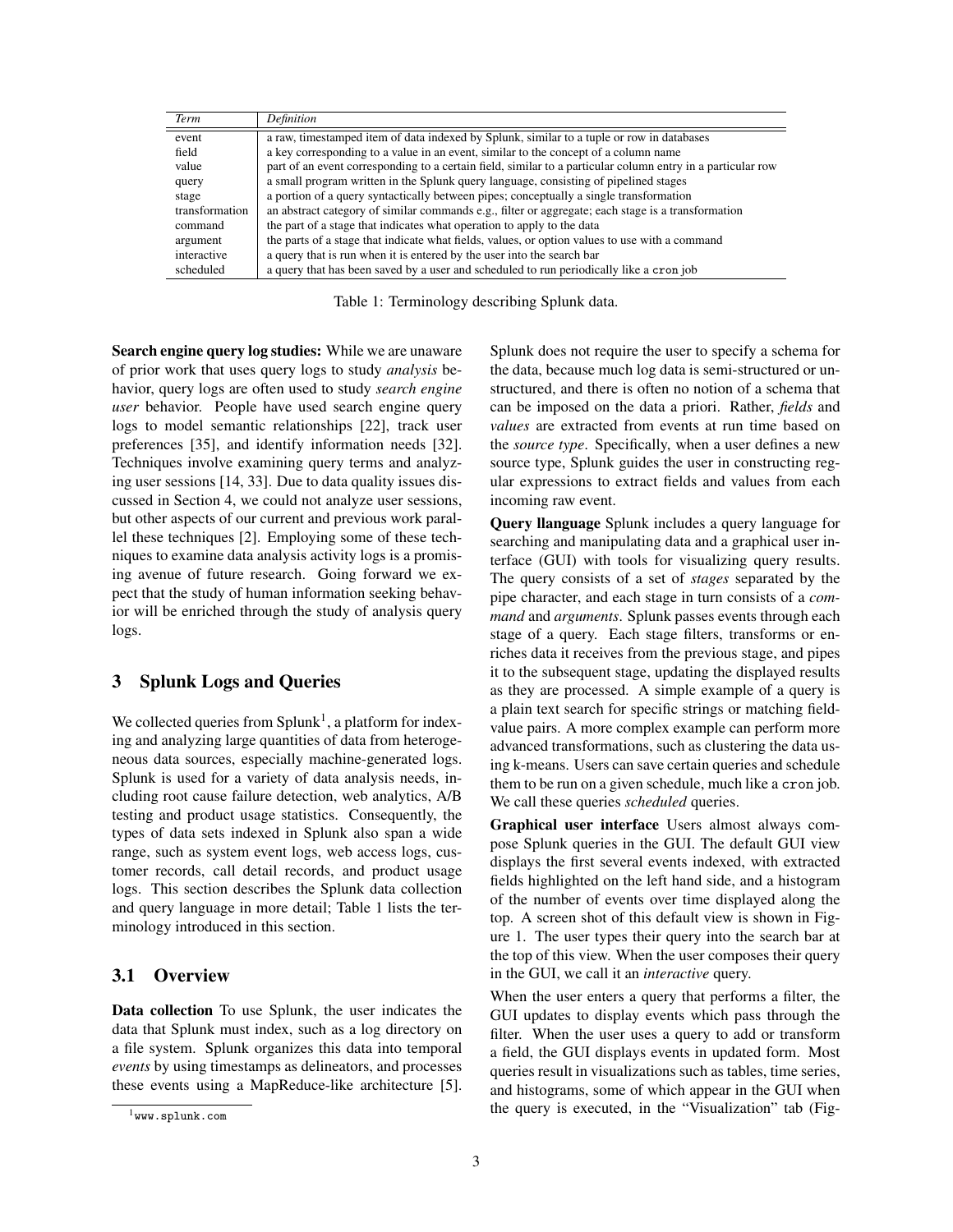ure 1). Users can also create "apps," which are custom views that display the results of pre-specified queries, possibly in real time, which is useful for things like monitoring and reporting. Although the set of visualizations Splunk offers does not represent the full breadth of all possible visualizations, they still capture a large set of standard, commonly used ones.

## 3.2 An Example Splunk Query

The Splunk query language is modeled after the Unix grep command and pipe operator. Below is an example query that provides a count of errors by detailed status code:

search error | stats count by status | lookup statuscodes status OUTPUT statusdesc

This example has three stages: search, stats, and lookup are the commands in each stage, count by and OUTPUT are functions and option flags passed to these commands, and "error", "status", "statuscodes", and "statusdesc" are arguments. In particular, "status" and "statusdesc" are fields.

To see how this query operates, consider the following toy data set:

| 0.0 | error | 404 |
|-----|-------|-----|
| 0.5 | ОΚ    | 200 |
|     |       |     |
| 0.7 | error | 500 |

The first stage of the query (search error) filters out all events not containing the word "error". After this stage, the data looks like:

| 0.0 | error | 404 |
|-----|-------|-----|
|     | error | 500 |

The second stage (stats count by status) aggregates events by applying the count function over events grouped according to the "status" field, to produce the number of events in each "status" group.

| count | status |
|-------|--------|
|       | 404    |
|       | 500    |

The final stage (lookup status codes status OUTPUT statusdesc) performs a join on the "status" field between the data and an outside table that contains descriptions of

| Total queries              | 203691 |
|----------------------------|--------|
| Interactive queries        | 18872  |
| Scheduled queries          | 184819 |
| Distinct scheduled queries | 17085  |

Table 2: Characteristics of the set of queries analyzed from the Splunk logs.

each of the codes in the "status" field, and puts the corresponding descriptions into the "statusdesc" field.

| count | status | statusdesc            |
|-------|--------|-----------------------|
|       | 404    | Not Found             |
|       | 500    | Internal Server Error |

#### 4 Study Data

We collected over 200K Splunk queries. The data set consists of a list of timestamped query strings. Table 2 summarizes some basic information about this query set.

We wrote a parser for this query language; the parser is freely available  $2$ . This parser is capable of parsing over 90% of all queries in the data set, some of which may be valid failures, as the queries may be malformed. (This limitation only affects the cluster analysis in Section 6.)

It is important to note that we do not have access to any information about the data over which the queries were issued because these data sets are proprietary and thus unavailable. Having access only to query logs is a common occurrence for data analysis, and methodologies that can work under these circumstances are therefore important to develop. Further, by manually inspecting the queries and using them to partially reconstruct some data sets using the fields and values mentioned in the queries, we are fairly certain that these queries were issued over many different sources of data (e.g., web server logs, security logs, retail transaction logs, etc.), suggesting the results presented here will generalize across different datasets.

It is also important to note that some of the queries labeled as interactive in our data set turned out to be programmatically issued from sources external to Splunk, such as a user-written script. It is difficult to separate these mislabeled queries from the true interactive queries, so we leave their analysis to future work, and instead focus our analysis in this paper on scheduled queries.

<sup>2</sup>https://github.com/salspaugh/splparser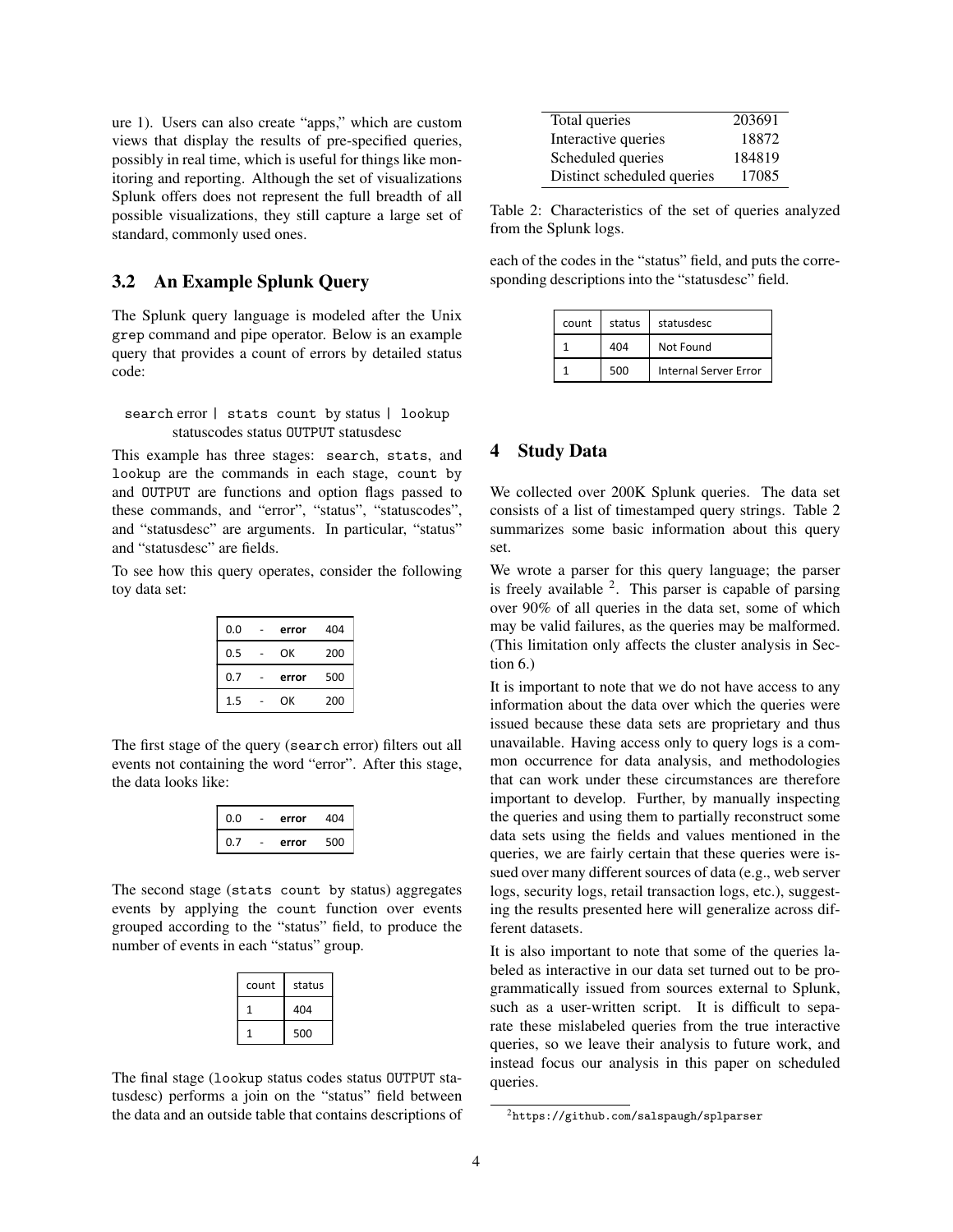#### 5 Transformation Analysis

The Splunk query language is complex and supports a wide range of functionality, including but not limited to: reformatting, grouping and aggregating, filtering, reordering, converting numerical values, and applying data mining techniques like clustering, anomaly detection, and prediction. It has 134 distinct core commands at the time of this writing, and commands are often added with each new release. In addition, users and Splunk app developers can define their own commands.

We originally attempted to analyze the logs in terms of command frequencies, but it was difficult to generalize from these in a way that is meaningful outside of Splunk [1]. So, to allow for comparisons to other log analysis workflows and abstract our observations beyond the Splunk search language, we manually classified these 134 commands into 17 categories representing the types of transformations encoded, such as filtering, aggregating, and reordering (Table 3).

Note that because some Splunk commands are overloaded with functionality, several commands actually perform multiple types of transformations, such as aggregation followed by renaming. In these cases, we categorized the command according to its dominant use case.

We use this categorization scheme to answer the following questions about log analysis activity:

- *•* How are the individual data transformations statistically distributed? What are the most common transformations users perform? What are the least common?
- *•* How are sequences of transformations statistically distributed? What type of transformations do queries usually start with? What do they end with? What transformations typically follow a given other transformation?
- *•* How many transformations do users typically apply in a given query? What are the longest common subsequences of transformations?

#### 5.1 Transformation Frequencies

We first counted the number of times that each transformation was used (Figure 2). The most common are Cache (27% of stages), Filter (26% of stages), Aggregate (10% of stages), Macro (10% of stages),and Augment (9% of stages). Scheduled queries are crafted and set up to run periodically, so the heavy use of caching and macros is unsurprising: Splunk adds caching to scheduled queries to speed their execution, and macros capture common workflows, which are likely to be discovered by users after the iterative, ad hoc querying that results in a "production-ready" scheduled query. Although we do



Figure 2: The distribution of data transformations that are used in log analysis. The top graph shows, for each transformation, the percent of stages that apply that transformation. The bottom graph shows, for each transformation, the percent of queries that contain that transformation at least once (so the percents do not add to 100).

not report directly on them here due to data quality issues (Section 4), anecdotally, it appears that interactive queries have a similar distribution except that the use of Cache and Macro is less frequent, and the use of Input is more frequent.

For each transformation type, we also computed the number of queries that used that transformation (Figure 2). This gives us some idea of how many of the queries would be expressible in a restricted subset of the language, which is interesting because it tells us the relative importance of various transformations.

From this we see that Filter transformations are extremely important – 99% of scheduled queries use such transformations. Without Aggregate transformations, 42% of scheduled queries would not be possible. Around a quarter of queries use Augment, Rename, and Project transformations, and 17% use commands that Transform columns.

In contrast, Joins are only used in 6% of scheduled queries. This possible difference from database workloads could be because log data is not usually relational and generally has no schema, so it may often not have information that would satisfy key constraints needed for join, or it may already be sufficiently denormalized for most uses. It could also be because these are scheduled queries, and expensive **Join** operations have been optimized away, although again anecdotally the interactive queries do not suggest this. Reorder transformations are also used only 6% of the time – log events are already ordered by time by Splunk, and this is probably often the desired order. Input and Output transformations are used in only 2% of scheduled queries – these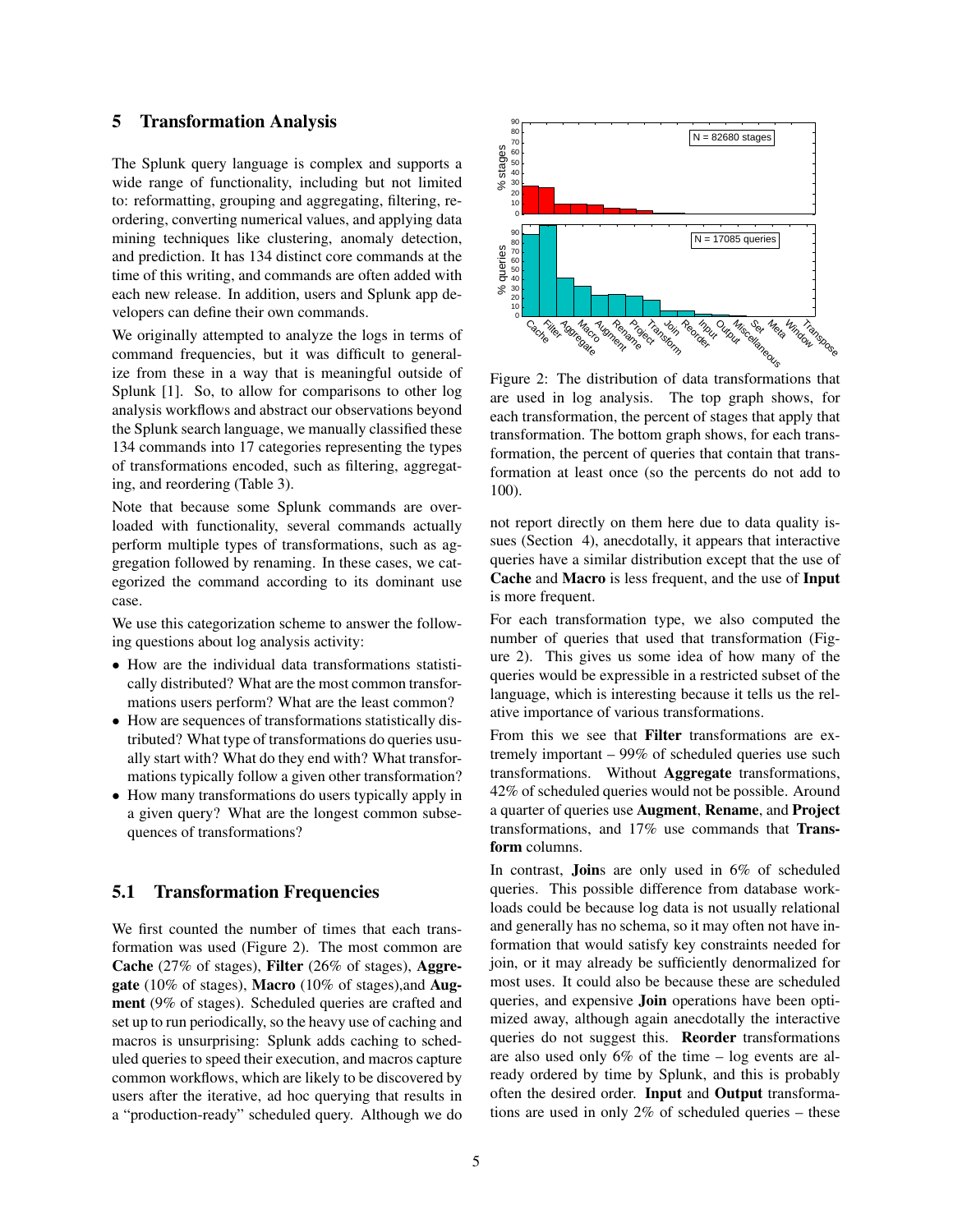| Transformation | Description                                                | <b>Top Commands</b>  | % Queries | Examples                   |
|----------------|------------------------------------------------------------|----------------------|-----------|----------------------------|
|                | coalesce values of a given field or                        | stats                | 86.0      | stats sum(size_kb)         |
| Aggregate      | fields (columns) into one summary                          | timechart            | 9.0       | timechart count by region  |
|                | value                                                      | top                  | 3.0       | top hostname               |
|                | add a field (column) to each event,                        | eval                 | 57.0      | eval pct=count/total*100   |
| Augment        | usually a function of other fields                         | appendcols           | 19.0      | spath input=json           |
|                |                                                            | rex                  | 15.0      | rex "To: (? <to>.*)"</to>  |
| Cache          | write to or read from cache for fast                       | summaryindex         | 98.0      | summaryindex namespace=foo |
|                | processing                                                 | sitimechart          | 30.0      | sitimechart count by city  |
|                | remove events (rows) not meeting                           | search               | 100.0     | search name="alspaugh"     |
| Filter         | the given criteria                                         | where                | 7.0       | where $count > 10$         |
|                |                                                            | dedup                | 4.0       | dedup session_id           |
| Input          | input events into the system from<br>elsewhere             | inputlookup          | 88.0      | inputlookup data.csv       |
| Join           | join two sets of events based on                           | join                 | 82.0      | join type=outer ID         |
|                | matching criteria                                          | lookup               | 16.0      | lookup                     |
|                | apply user-defined sequence of                             | 'sourcetype_metrics' | 50.0      | 'sourcetype_metrics'       |
| Macro          | Splunk commands                                            | 'forwarder_metrics'  | 13.0      | 'forwarder_metrics'        |
| Meta           | configure execution environment                            | localop              | 83.0      | localop                    |
| Miscellaneous  | commands that do not fit into other                        | noop                 | 39.0      | noop                       |
|                | categories                                                 |                      |           |                            |
| Output         | write results to external storage or<br>send over network  | outputlookup         |           | outputlookup results.csv   |
|                | remove all columns except those se-                        | table                | 80.0      | table region total         |
| Project        | lected                                                     | fields               | 22.0      | fields count               |
| Rename         | rename fields                                              | rename               | 100.0     | rename cnt AS Count        |
|                | reorder events based on some crite-                        | sort                 | 100.0     | $sort - count$             |
| Reorder        | ria                                                        |                      |           |                            |
|                |                                                            | append               | 66.0      | append $[]$                |
| Set            | perform set operations on data                             | set                  | 40.0      | set intersect $[]$ $[]$    |
| Transform      | mutate the value of a given field for                      | fillnull             | 96.0      | fillnull status            |
|                | each event                                                 | convert              | 2.0       | convert num(run_time)      |
|                | swap events (rows) with fields                             | transpose            | 100.0     | transpose                  |
| Transpose      | (columns)                                                  |                      |           |                            |
| Window         | add fields that are windowing func-<br>tions of other data | streamstats          | 90.0      | streamstats first(edge)    |

Table 3: Manual classification of commands in the Splunk Processing Language into abstract transformations categories. For each transformation category, the *Top Commands* column shows the most-used commands in that category. The *% Queries* column shows, for all queries containing a given transformation, what percent of queries contained that command.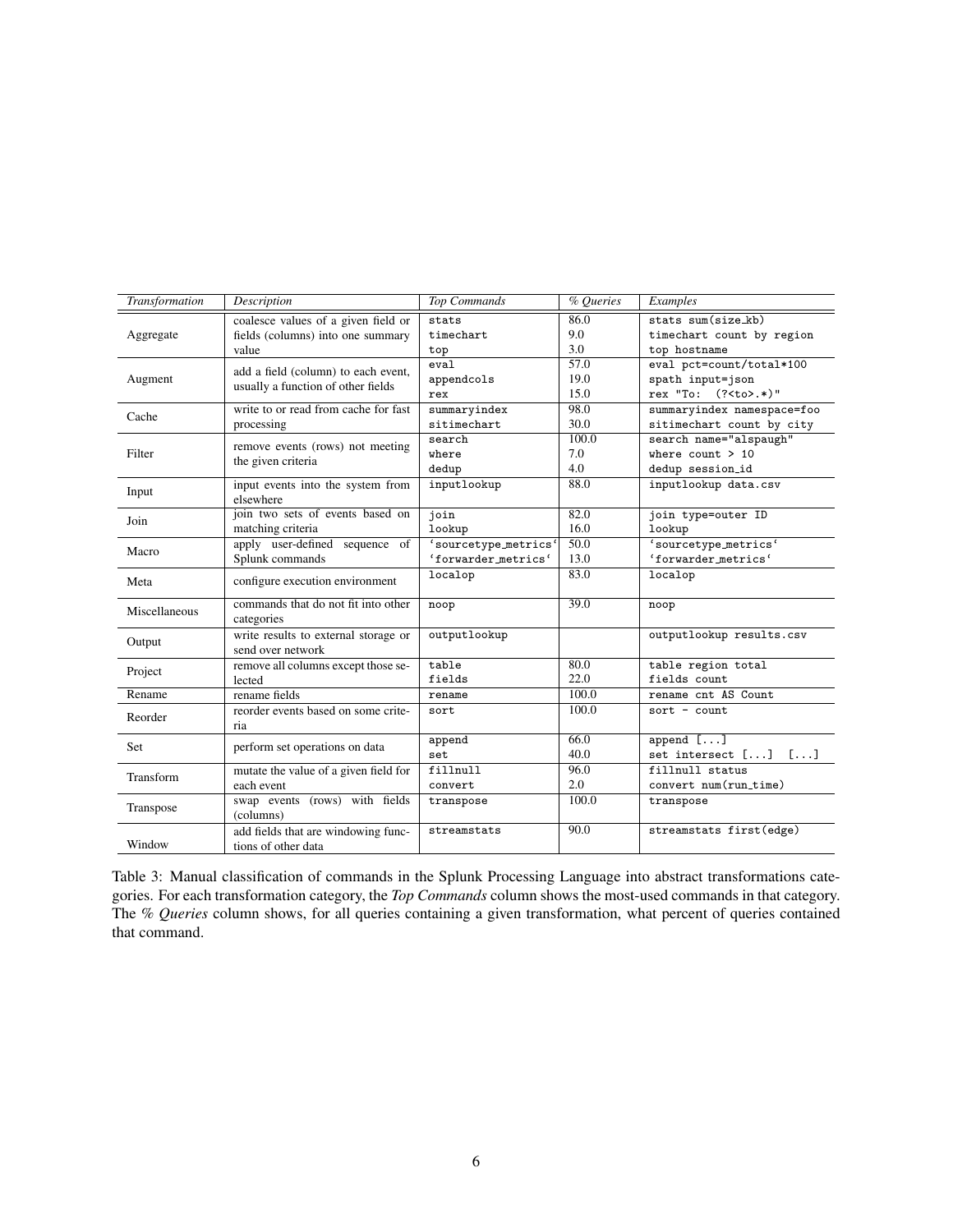again could have been optimized away, or possibly captured in Macros. Lastly, the other transformations are used in nearly zero queries. In the case of Windowing transformations, this could be because windowed operations are accomplished "manually" through sequences of Augment transformations or via overloaded commands that were classified as other transformation types. We were surprised such operations were not more common. In the case of the others, such as Transpose, it is more likely because log data is rarely of the type for which such operations are needed.

#### 5.2 Transformation Pipelines

Next, for each pair of transformation types, we counted the number of times within a query that the first transformation of the pair was followed by the second transformation of the pair. We used these counts to compute, for each transformation, how frequently each of the other transformation types followed it in a query.

We used these frequencies to create a state machine graph, as shown in Figure 3. Each node is a type of transformation, and each edge from transformation *A* to a transformation *B* indicates the number of times *B* was used after *A* as a fraction of the number of times *A* was used. Also included as nodes are states representing the start of a query, before any command has been issued, and the end of a query, when no further commands are issued. The edges between these nodes can be thought of as transition probabilities that describe how likely a user is to issue transformation *B* after having issued transformation *A*.

Using these graphs, we can discover typical log analysis pipelines employed by Splunk users. We exclude from presentation sequences with Cache transformations, as those have in most cases been automatically added to scheduled queries by Splunk to optimize them, as well as Macros, because these can represent any transformation, so we do not learn much by including them. The remaining top transformation pipelines by weight (where the weight of a path is the product of its edges) are:

- *•* Filter
- *•* Filter *|* Aggregate
- *•* Filter *<sup>|</sup>* Filter <sup>3</sup>
- *•* Filter *|* Augment *|* Aggregate
- *•* Filter *|* Reorder
- *•* Filter *|* Augment

The preponderance of Filter transformations in typical pipelines is not surprising given that it is the most frequently applied transformation. It also makes sense in the context of log analysis – logging collects a great deal of information over the course of operation of a system, only a fraction of which is likely to be relevant to a given situation. Thus it is almost always necessary to get rid of this extraneous information. We investigate Filter, Aggregate, and Augment transformations in more detail in Section 6 to explain why these also appear in common pipelines.

These transformations sequences may seem simple compared to some log analysis techniques published in conferences like KDD or DSN [20, 25]. These pipelines more closely correspond to the simpler use cases described in the Dapper or Sawzall papers [34, 30]. There are many possible explanations for this: Most of the problems faced by log analysts may not be data mining or machine learning problems, and when they are, they may be difficult to map to published data mining and machine learning algorithms. Human intuition and domain expertise may be extremely competitive with state of the art machine learning and other techniques for a wide variety of problems – simple filters, aggregations and transformations coupled with visualizations are powerful tools in the hands of experts. Other reasons are suggested by user studies and first-hand industry experience [23, 38]. Users may prefer interpretable, easily adaptable approaches over black-boxes that require lots of mathematical expertise. It is worth further investigating the types of analysis techniques currently in widespread use and assess how the research on analysis techniques can better address practitioner needs.

We hypothesize that one important variable determining what transformation sequences are most often needed is the data type. Thus, we created more focused state machine graphs for two commonly analyzed source types by pulling out all queries that explicitly specified that source type<sup>4</sup>: Figure 4 shows the analysis applied to server access logs, used for web analytics (measuring traffic, referrals, and clicks). Figure 5 shows the results on operating system event logs (analyzing processes, memory and CPU usage). These figures suggest that indeed, query patterns can be expected to differ significantly depending on the type of data being analyzed. This could be due to the domain of the data, which could cause the types of questions asked to vary, or it could be due to the format of the data. For example web logs may have a more regular format, allowing users to avoid the convoluted processing required to normalize less structured data sources.

Other important factors likely include who the user is and what problems they are trying to solve. For example, in

<sup>&</sup>lt;sup>3</sup>These can be thought of as one **Filter** that happened to be applied in separate consecutive stages.

 $4$ Source type can be specified in **Filter** transformations – this is what we looked for.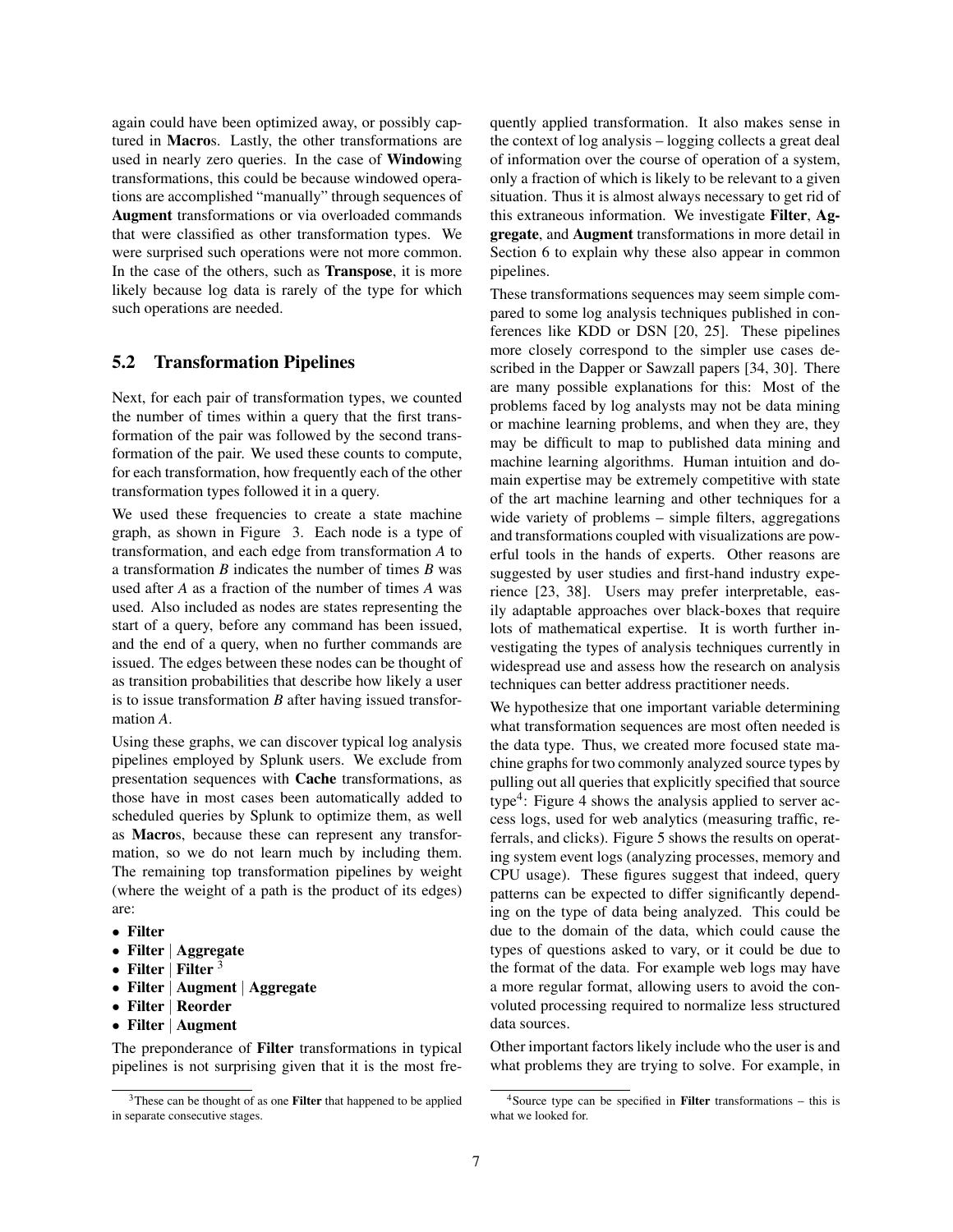

Figure 3: State machine diagram describing, for all distinct scheduled queries, the pairwise transition frequency between the command categories described in the text. Only edges with weight greater or equal to .05 are shown, for clarity.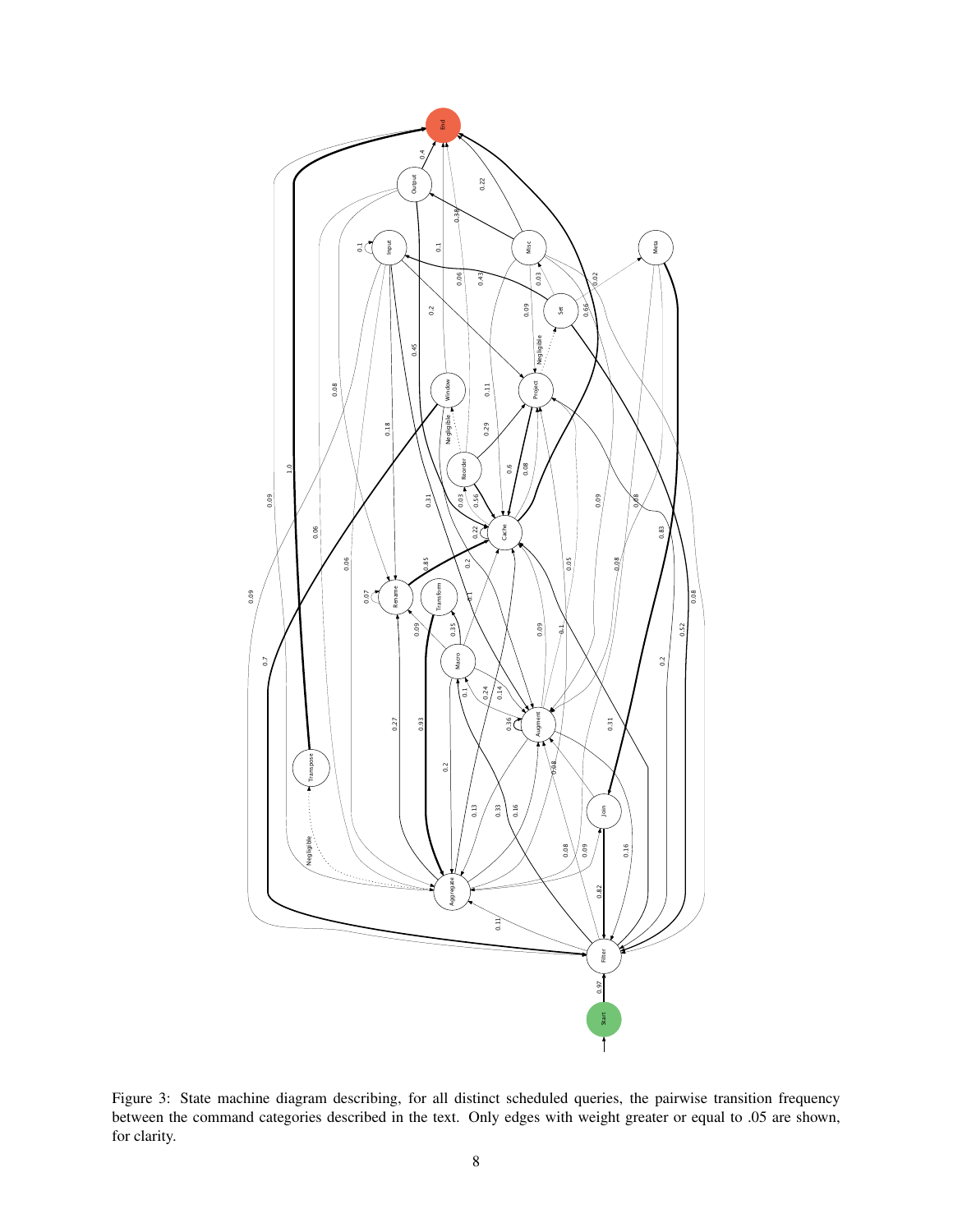

256 distinct queries

Figure 4: The pairwise transition frequency between transformations for web access log queries.



46 distinct queries

the case of web access log data, an operations user will want to know, "Where are the  $404s$ ?<sup>5</sup> Are there any hosts that are down? Is there a spike in traffic that I should add capacity for?" A marketer will want to know, "What keywords are people searching today after my recent press release? What are the popular webinars viewed on my website?" A salesperson may ask, "Of the visitors today, how many are new versus returning, and how can I figure out whom to engage in a sales deal next based on what they're looking for on the web site?" Capturing this supplemental information from data analysis tools to include in the analysis would be useful for later tailoring tools to particular use cases. We have gathered some information about this (Section 7) but unfortunately we could not cross-reference this data with query data.

#### 5.3 Longest Subsequences

To investigate what longer, possibly more complex, queries look like, we looked at the longest common subsequences of transformations (Table 4). Again, we excluded Cache and Macro transformations from presentation. We again see the preponderance of Filter, Aggregate, and Augment transformations. Beyond that, the most striking feature is the preponderance of Augment transformations, particularly in the longer subsequences. To gain more insight into exactly what such sequences of Augment transformations are doing, we look more closely at such transformations in the following section.

#### 6 Cluster Analysis

Recall from Section 5 that three of the most common transformation types in log analysis are Filter, Aggregate and Augment. To find out more details about why and how such transformations are used, we clustered query stages containing these types of transformations, and then examined the distribution of transformations across these clusters. Clustering provides an alternative to manually looking through thousands of examples to find patterns. Similar conclusions would likely have been arrived at using manual coding techniques (i.e., content analysis), but this would have been more timeconsuming.

In clustering these transformations, we investigate the following sets of questions:

- What are the different ways in which Filter, Aggregate, and Augment transformations are applied, and how are these different ways distributed?
- *•* Can we identify higher-level tasks and activities by identifying related clusters of transformations? Do these clusters allow us to identify common workflow patterns? What can we infer about the user's information needs from these groups?
- *•* How well do the *commands* in the Splunk query language map to the *tasks* users are trying to perform? What implications do the clusters we find have on data transformation language design?

Figure 5: The pairwise transition frequency between transformations for OS event log queries.

<sup>5</sup>404 is an HTTP standard response code indicating the requested resource was not found.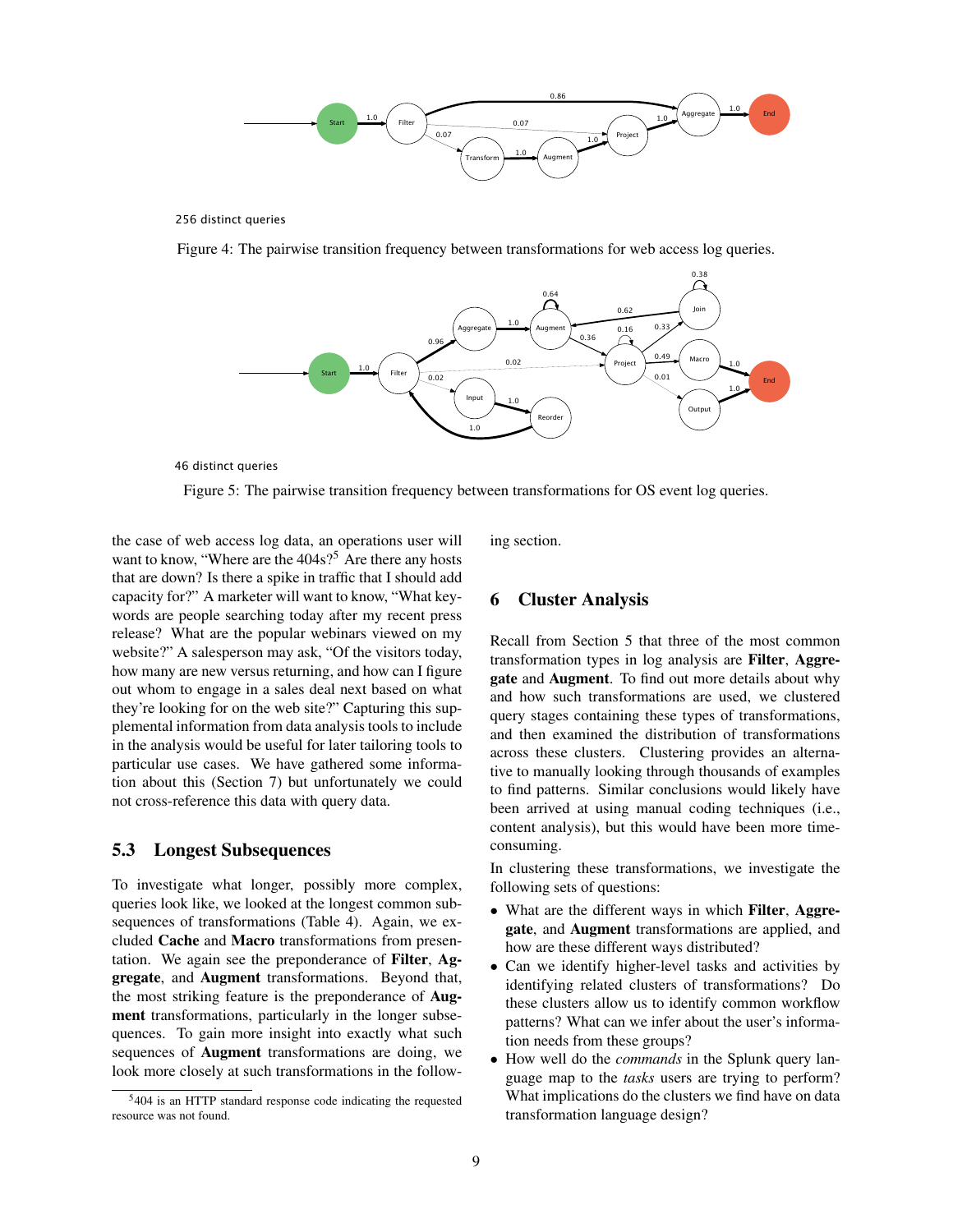| Length         | Count | % Queries | Subsequence                                                 |
|----------------|-------|-----------|-------------------------------------------------------------|
| $\overline{2}$ | 2866  | 16.77     | Transform   Aggregate                                       |
| $\overline{2}$ | 2675  | 6.13      | <b>Augment</b>   Augment                                    |
| 2              | 2446  | 14.06     | Filter   Aggregate                                          |
| 2              | 2170  | 12.70     | Aggregate   Rename                                          |
| $\overline{2}$ | 1724  | 8.42      | Filter   Augment                                            |
| $\overline{3}$ | 2134  | 12.49     | Transform   Aggregate   Rename                              |
| 3              | 1430  | 4.00      | <b>Augment   Augment   Augment</b>                          |
| 3              | 746   | 4.24      | Aggregate   Augment   Filter                                |
| 3              | 718   | 4.20      | Aggregate   Join   Filter                                   |
| 3              | 717   | 4.20      | Aggregate   Project   Filter                                |
| $\overline{4}$ | 710   | 4.16      | Aggregate   Project   Filter   Rename                       |
| 4              | 710   | 4.16      | Transform   Aggregate   Augment   Filter                    |
|                | 694   | 2.71      | Augment   Augment   Augment   Augment                       |
| 4              | 472   | 2.73      | Filter   Augment   Augment   Augment                        |
| 4              | 234   | 1.37      | Augment   Augment   Augment   Project                       |
| 5              | 280   | 1.62      | Filter   Augment   Augment   Augment   Augment              |
| 5              | 222   | 1.30      | Augment   Augment   Augment   Augment   Project             |
| 5              | 200   | 0.61      | Augment   Augment   Augment   Augment   Augment             |
| 5              | 171   | 1.00      | Augment   Augment   Augment   Augment   Filter              |
| 5              | 167   | 0.98      | Filter   Augment   Augment   Augment   Aggregate            |
| 6              | 161   | 0.94      | Augment   Augment   Augment   Augment   Filter   Filter     |
| 6              | 160   | 0.94      | Augment   Augment   Filter   Filter   Filter   Augment      |
| 6              | 160   | 0.94      | Augment   Augment   Augment   Filter   Filter   Filter      |
| 6              | 148   | 0.87      | Filter   Augment   Augment   Augment   Augment   Filter     |
| 6              | 102   | 0.60      | Augment   Aggregate   Augment   Augment   Augment   Augment |

Table 4: Longest common subsequences of transformations along with count of how many times such sequences appeared, and the percent of queries they appeared in.

To cluster each set of transformations, we:

- (1) parsed each query (see: Section 4)
- (2) extracted the stages consisting of the given transformation type,
- (3) converted the stages into feature vectors,
- (4) projected these feature vectors down to a lower dimensional space using PCA,
- (5) projected these features further down into two dimensions, to allow visualization of the clusters, using t-SNE [37], and lastly
- (6) manually identified and labeled clusters in the data.

Then, to count the number of transformations in each cluster, we use a random sample of 300 labeled examples from the clustering step to estimate the true proportion of stages in each cluster within 95% confidence intervals. <sup>6</sup>

## 6.1 Types of Filters

Filter stages primarily consist of the use of the search command, which almost all Splunk queries begin with, and which allows users to both select events from a source and filter them in a variety of ways. We clustered all distinct Filter stages and discovered 11 cluster types using 26 features<sup>7</sup> (Figure 6). Some of the clusters overlap, in that some examples could belong to more than one group. We discuss how we resolve this below.

The most common application of Filter is to use multi-predicate logical conditions to refine an event set, where these predicates are themselves filters of the other types, such as those that look for matches of a given field (e.g., search status=404), or those that look for any event containing a specified string (e.g., search "Authentication failure for user: alspaugh"). When a Filter could go into multiple categories, it was placed into this one, which also contains Filters with many predicates of the same type in a statement with many disjunctions and negations. Thus, it is the largest category. Considering each filter predicate individually might be more informative; we leave that to future work.

Another common Filter pulls data from a given source, index, or host (like a SELECT clause in SQL). These resemble Filters that look for a match on a given field, but return all events from a given source rather than all events with a specific value in a specific field.

Other types of filters include those that deduplicate events, and those that filter based on time range, index, regular expression match, or the result of a function eval-

 $6$ Assuming cluster distribution is multinomial with  $k$  parameters *p*<sup>*i*</sup> we use the formula  $n = \frac{k^{-1}(1-k^{-1})}{(0.05/1.96)^2}$  (which assumes each cluster is equally likely) to estimate the sample size required to estimate the true parameters with a 95% confidence interval. The maximum required size was 246.

 $7$ See Section 11 for more information about the features used.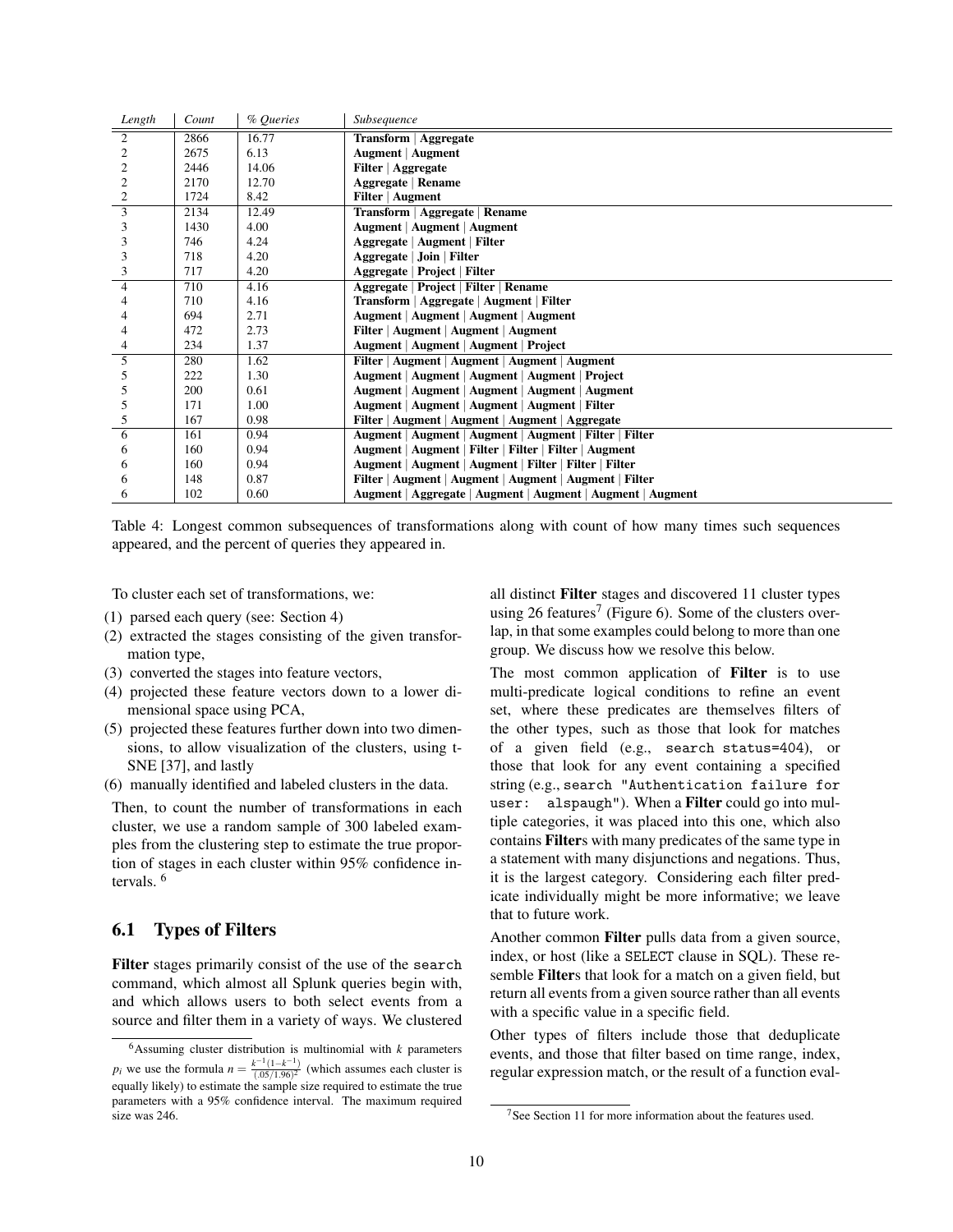



Figure 6: Distribution of different types of Filter transformations.

uation on the fields of each event. Lastly, some Filter transformations include the use of macros, others, the use of subsearches, the results of which are used as arguments to further constrain the current filter.

These use cases reveal several things:

- It is helpful to be able to simultaneously treat log data both as structured (field-value filters, similar to SQL WHERE clauses) and as unstructured (string-contains searches, similar to grep).
- Some commands in Splunk, like search, are heavily overloaded. A redesign of the language could make it easier to identify what users are doing, by bringing the task performed and the command invoked to perform it more in line with one another. For example, there could be a distinct command for each task identified above. This might also form a more intuitive basis on which to organize a data transformation language or interface, but would need to be evaluated for usability.
- *•* Though it may appear that time range searches are not as prevalent as might have be suspected given the importance of the time dimension in log data, this is because the time range is most often encoded in other parameters that are passed along with the query. So time is still one of the most important filter dimensions for log analysis, but this is not reflected in these results.

## 6.2 Types of Aggregates

We discovered five **Aggregate** cluster types using 46 features (Figure 7). The most common Aggregate command is stats, which applies a specific aggregation function to any number of fields grouped by any number of other fields and returns the result. Most often, commonplace aggregation functions like count, avg, and max are used. Almost 75% of Aggregates are of this

Figure 7: Distribution of different types of Aggregate transformations.

type. Another 10% of Aggregates do this, but then also prepare the output for visualization in a a chart rather than simply return the results (see the "Visualization" tab discussed in Section 3). Another common type of Aggregate is similar to these, but first buckets events temporally, aggregates each bucket, and displays the aggregated value over time in a histogram. Another type first aggregates, then sorts, then returns the top *N* results (e.g., top user). The last type groups by time, but not necessarily into uniformly sized buckets (e.g., when forming user sessions).

The takeaways from this are:

- *•* Visualizing the results of aggregations is reasonably popular, though much of the time, simply viewing a table of the results suffices. Aggregations lead to the types of relational graphics that many people are familiar with, such as bar and line graphs [36]. Users might also appreciate having the ability to more easily visualize the result of Filter transformations as well; for example, using brushing and linking. <sup>8</sup>
- For log analysis, when visualization is used, it is more likely to visualize an aggregate value over buckets of time than aggregated over all time.

#### 6.3 Types of Augments

Augments add or transform a field for each event. The most commonly used such command is eval, which is another example of a heavily overloaded command. We discovered eight classes of Augment use by clustering over 127 features (Figure 8). These classes shed light onto the results of Section 5 and reveal what some of

<sup>8</sup>Brushing and linking is an interactive visualization technique wherein multiple views of data are linked and data highlighted in one view (i.e., a filter) appears also highlighted in the other view (i.e., a bar graph or heat map).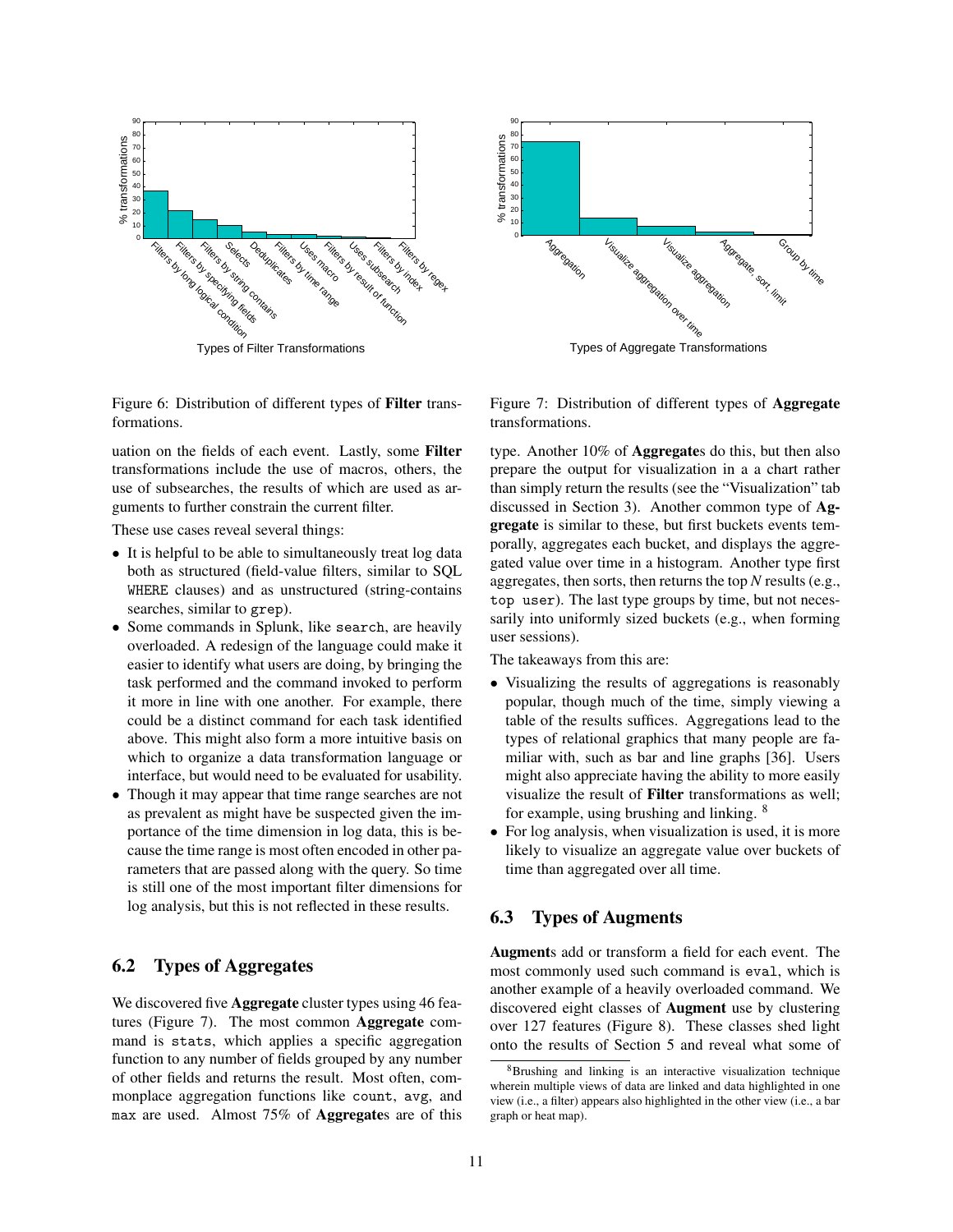

Types of Augment Transformations

Figure 8: Distribution of different types of Augment transformations.

the long pipelines full of Augment transformations were likely doing.

The most common ways users transform their data are by manipulating strings (e.g., eval name=concat(first, " ", last)), conditionally updating fields (e.g., eval type=if(status>=400, "failure", "success")), performing arithmetic (e.g., eval pct=cnt/total\*100), calculating datetime information (e.g., eval ago=now()-\_time), applying multi-valued operations (e.g., eval nitems=mvcount(items)), or simple value assignments (e.g., eval thresh=5). Other Augment operations add a field that indicates which group an event belongs to and still others use the results of a subsearch to update a field.

These tasks reveal that:

- Aside from filtering and aggregation, much of log analysis consists of data munging (i.e., translating data from one format into another, such as converting units, and reformatting strings). This is supported by other studies of data analysis in general [28]. Such data munging transformations could be mined to create more intelligent logging infrastructure that outputs data in form already more palatable to end-users, or could be incorporated into an automated system that converts raw logs into nicely structured information. The more complicated transformations should be evaluated to identify whether the tool could be made more expressive.
- *•* Just as with Filter transformations, here we observe heavily overloaded commands (i.e., eval). Refactoring functionality to clean up the mapping between tasks and commands would help here for the same reasons.

## 7 Usage Survey

The analytic results open many questions about usage goals that can best be answered by talking to the people who use the system. To this end, we administered a survey to Splunk sales engineers and obtained responses that describe the use cases, data sources, roles, and skill sets of 39 customer organizations. Note: these are not responses directly from customers, rather each sales engineer answered each question once for each of three customers, based on their firsthand knowledge and experience working with those customers. Figure 9 summarizes the results visually.

#### 7.1 Survey Results

The main results are:

User roles: The bulk of Splunk users are in IT and engineering departments, but there is an important emerging class of users in management, marketing, sales, and finance. This may be because more business divisions are interleaving one or more machine generated log data sources for business insights.

Programming experience: Although most Splunk users are technically savvy, most only have limited to moderate amounts of programming experience.

Splunk experience: Surprisingly, many of the customers reported on did not consistently have expertise with Splunk, in fact, some users had no Splunk experience. This may be an artifact of the fact that the survey respondents were sales engineers, who may have opted to reply about more recent or growing customer deployments.

Use cases: Along with the main user roles, the main use cases are also IT-oriented, but, consistent with the other responses, Splunk is sometimes used to analyze business data.

Data sources: Correspondingly, the main type of data explored with Splunk is typical IT data: logs from web servers, firewalls, network devices, and so on. However, customers also used Splunk to explore sales, customer, and manufacturing data.

Transformations applied: Customers primarily use Splunk to extract strings from data, perform simple arithmetic, and manipulate date and time information. In some cases, customers perform more complex operations such as outlier removal and interpolation.

Statistical sophistication: Customers generally do not use Splunk to perform very complicated statistical analysis, limiting themselves to operations like computing descriptive statistics and looking for correlations. In one instance, a customer reported having a team of "math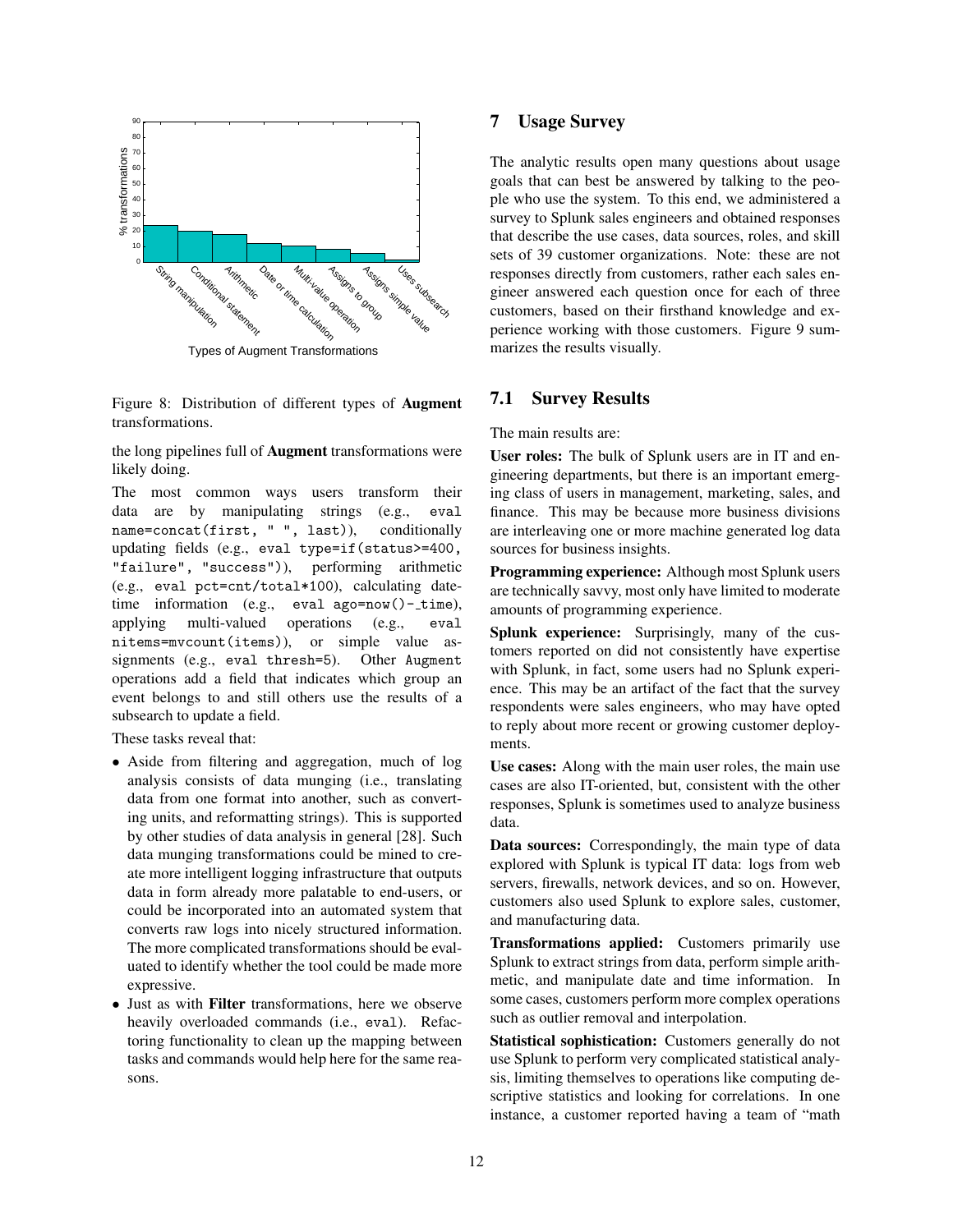

Figure 9: Summary of survey answers. Each vertical line represents a customer. Each colored grouping represents a different question and each row in the group represents one possible response to that question. A dot is present along a given column and row if the option corresponding to that row was selected for the question in that group, for the customer in that column.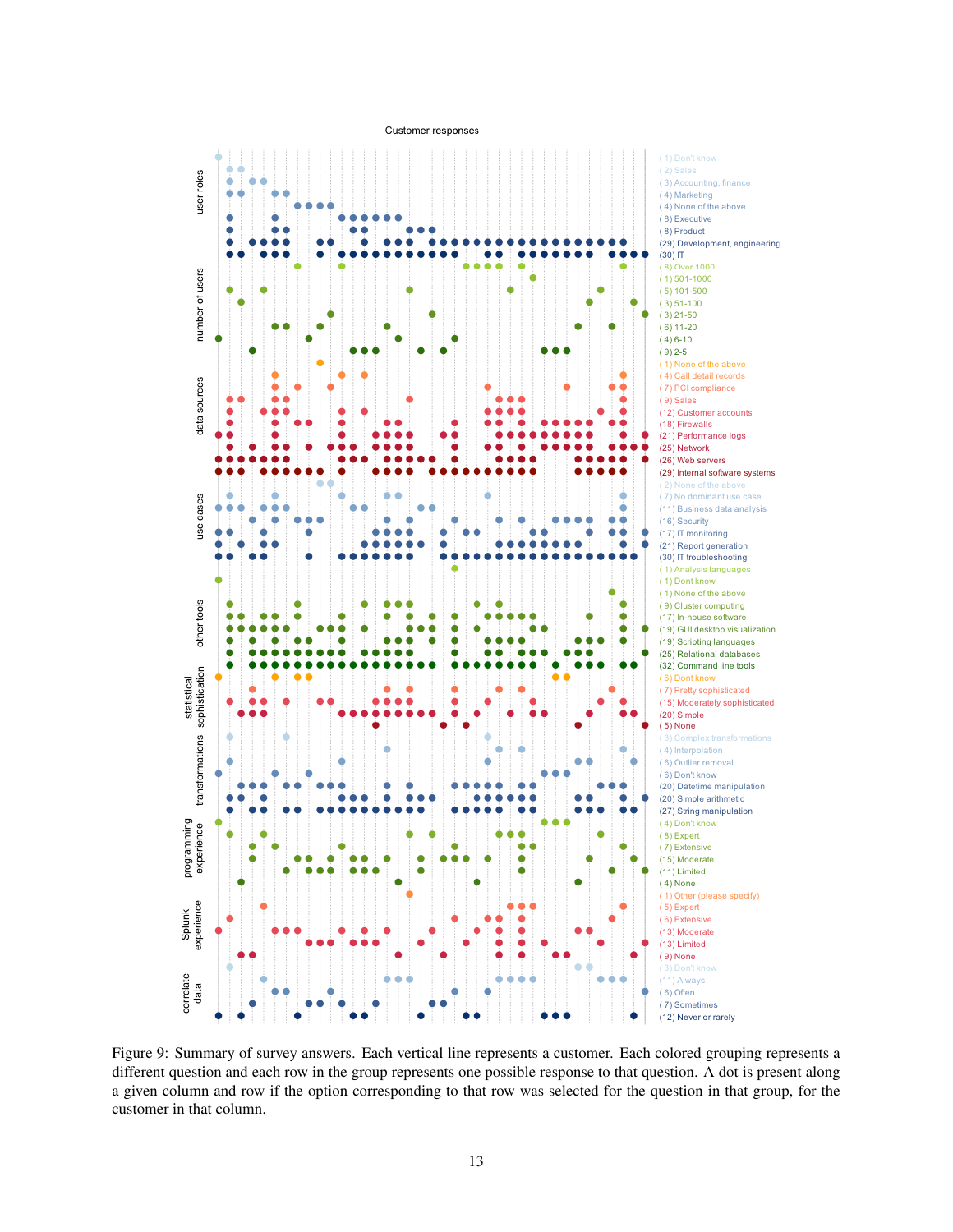junkies" that exported data out of Splunk, ran "very sophisticated batch analytics," and then imported those results back into Splunk for reporting.

Data mash ups: The degree to which customers combine data sources in their analysis varies across individual users and organizations. Some organizations almost always combine data sources for their analysis while a nearly equal number almost never do. This could be in part due to diversity in Splunk expertise and use cases.

Other tools: To better understand the ecosystem in which Splunk exists, we asked what other data analysis tools customers used. In keeping with their IT-oriented roles and use cases, command line tools are frequently used by most Splunk users, in addition to databases, scripting languages, and desktop visualization tools like Tableau. A significant number of customers used custom in-house applications for analyzing their data. A relatively small number used cluster computing frameworks or analysis languages like MATLAB.

Based on these results, we make the following predictions.

- *•* IT and engineering professionals will be increasingly called upon to use their expertise working with machine data to aid other business divisions in their information-seeking needs, and will gain some expertise in these other domains as a result (deduced from user role and use case data).
- *•* Classic tools of the trade for system administrators and engineers will be increasingly picked up by less technical users with other types of training, causing an evolution in both the features offered by the tools of the trade as well as the skills typically held by these other users (deduced from user role data). Although it is likely that more people in a growing variety of professions will learn how to program over the coming years, the market for log and data analysis tools that do not require programming experience will likely grow even faster (deduced from programming experience data).
- *•* There is still no "one stop shop" for data analysis and exploration needs – customers rely on a variety of tools depending on their needs and individual expertise (based on the other tools data). This may be due to the existence of a well-established toolchain where different components are integrated into a holistic approach, not used disparately. Better understanding of which parts of different tools draw users would help both researchers and businesses that make data analysis products understand where to focus their energies.

## 8 Conclusion

In this paper we presented detailed, quantitative data describing the process of log analysis. While there have been a number of system administrator user studies, there have been few if any quantitative reports on traces of user behavior from an actual log analysis system at the level of detail we provide. In addition, we provide qualitative survey data for high-level context. Together these are important sources of information that can be used to to inform product design, guide user testing, construct statistical user models, and even create smart interfaces that make recommendations to users to enhance their analysis capabilities. We first summarize our main observations, then follow with a call to action for current tool builders and future researchers.

Filtering: In our observations, a large portion of log analysis activity in Splunk consists of filtering. One possible explanation is that log analysis is often used to solve problems that involve hunting down a few particular pieces of data – a handful of abnormal events or a particular record. This could include account troubleshooting, performance debugging, intrusion detection, and other security-related problems. Another possible explanation is that much of the information collected in logs, e.g., for debugging during development, is not useful for endusers of the system. In other words, logs include many different types of data logged for many different reasons, and the difference between signal and noise may depend on perspective.

Reformatting: Our analysis of Augment transformations suggested that most of these transformations were for the purpose of data munging, or reformatting and cleaning data. The prevalence of reformatting as a portion of log analysis activity is likely reflective of the fact that much log data is structured in an inconsistent, ad hoc manner. Taken together, the prevalence of filtering and reformatting activity in Splunk suggest that it may be useful for system developers to collaborate with the end users of such systems to ensure that data useful for the day-to-day management of such systems is collected. Alternatively, another possible explanation is that the Splunk interface is not as useful for other types of analysis. However, other reports indicate that indeed, much of data analysis in general does involve a lot of data munging [28].

Summarization: We observed that it is common in Splunk to Aggregate log data, which is a way of summarizing it. Summarization is a frequently-used technique in data analysis in general, and is used to create some of the more common graph types, such as bar charts and line graphs [36]. This suggests it may be useful to automatically create certain types of summarization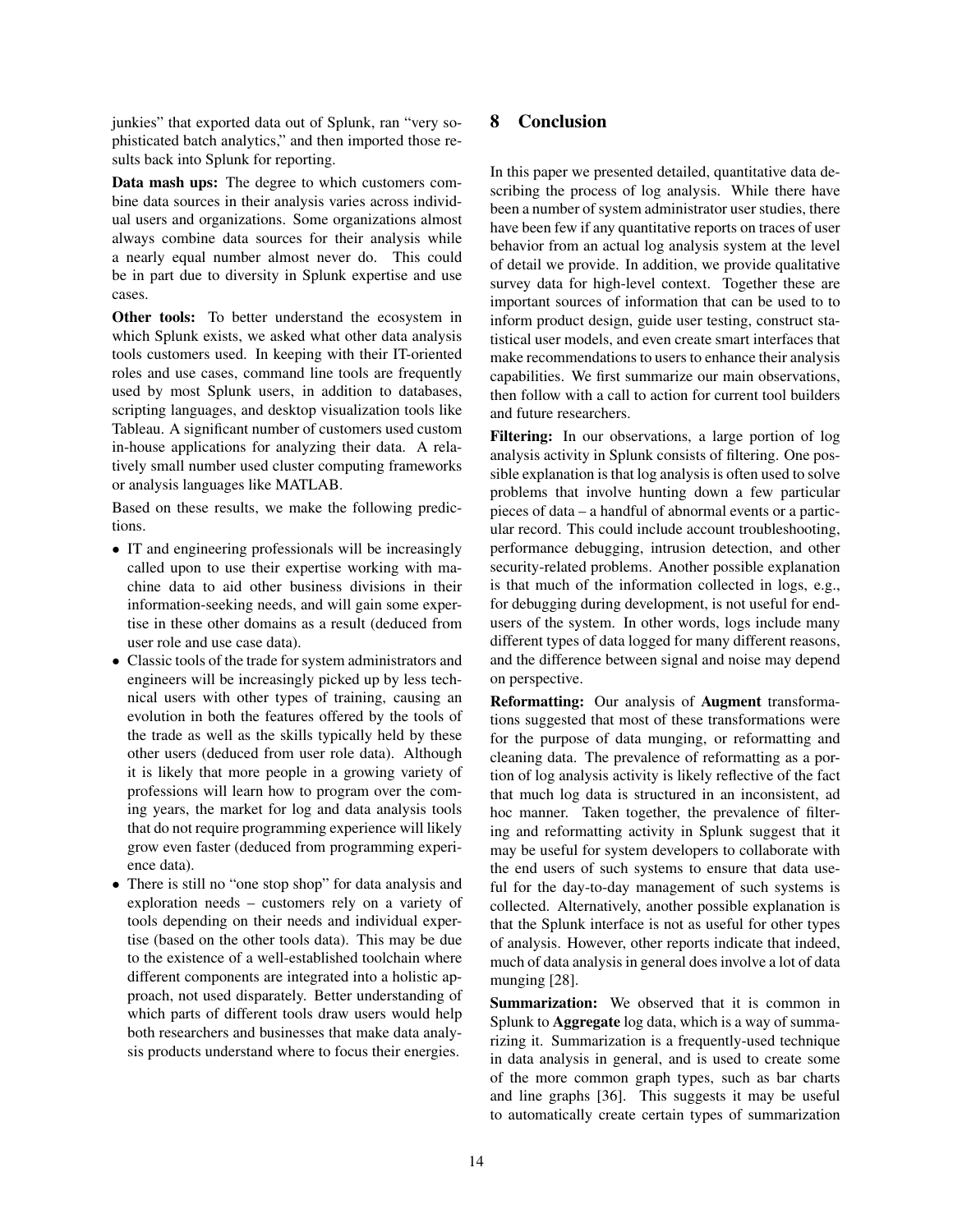to present to the user to save time. In log analysis with Splunk, summarizing with respect to the time dimension is an important use case.

The complexity of log analysis activity: We were not able to determine whether Splunk users make use of some of the more advanced data mining techniques proposed in the literature, such as techniques for event clustering and failure diagnosis [20, 25]. One possible explanation for this is that due to the complexity and variability of real world problems, as well as of logged information, designing one-size-fits-all tools for these situations is not feasible. Alternatively, such analyses may occur using custom code outside of Splunk or other analytics products as part of a large toolchain, into which we have little visibility. This idea is supported by some of the Splunk survey results (Section 7). Other possible explanations include lack of problems that require complicated solutions, lack of expertise, or requirements that solutions be transparent, which may not be the case for statistical techniques. It could also be the case that such techniques are used, but are drowned out by the volume of data munging activity. Finally, it may be that we simply were not able to find more complex analytics pipelines because programmatically identifying such higher-level activities from sequences of smaller, lowerlevel steps is a difficult problem.

Log analysis outside of IT departments: Our survey results also suggest that log analysis is not just for IT managers any longer; increasing numbers of nontechnical users need to extract business insights from logs to drive their decision making.

## 9 Future Work

Need for integrated provenance collection: Understandably, most data that is logged is done so for the purpose of debugging systems, not building detailed models of user behavior [3]. This means that much of the contextual information that is highly relevant to understanding user behavior is not easily available, and even basic information must be inferred through elaborate or unreliable means [10]. We hope to draw attention to this issue to encourage solutions to this problem.

Improving transformation representation: In the process of analyzing the query data, we encountered difficulties relating to the fact that many commands in the Splunk language are heavily overloaded and can do many different things. For example, stats can both aggregate and rename data. When this is the case, we are more likely to have to rely on error-prone data mining techniques like clustering and classification to resolve ambiguities involved in automatically labeling user activities. If the mapping between analysis tasks and analysis representation (i.e., the analysis language) were less muddied, it would alleviate some of the difficulties of analyzing this activity data and pave the way for easier modeling of user behavior.

Opportunities for predictive interfaces: Thinking forward, detailed data on user behavior can be fed into advanced statistical models that return predictions about user actions. Studies such as the one we present are important for designing such models, including identifying what variables to model and the possible values they can take on. Other important variables to model could include who the user is, where their data came from, and what problems they are trying to solve. These could be used to provide suggestions to the user about what they might like to try, similar to how other recently successful tools operate [27].

Further analyses of data analysis activity: Finally, in this paper, we only presented data analysis activity from one system. It would be informative to compare this to data analysis activity from other systems, and on other types of data besides log data. Thus, we make our analysis code public so others can more easily adapt and apply our analysis to more data sets and compare results.

#### 10 Acknowledgments

Thanks to David Carasso for being the go-to person for answering obscure questions about Splunk. Thanks to Ari Rabkin and Yanpei Chen for feedback on early drafts. This research is supported in part by NSF CISE Expeditions Award CCF-1139158, LBNL Award 7076018, and DARPA XData Award FA8750-12-2-0331, and gifts from Amazon Web Services, Google, SAP, The Thomas and Stacey Siebel Foundation, Adobe, Apple, Inc., Bosch, C3Energy, Cisco, Cloudera, EMC, Ericsson, Facebook, GameOnTalis, Guavus, HP, Huawei, Intel, Microsoft, NetApp, Pivotal, Splunk, Virdata, VMware, and Yahoo!.

#### 11 Availability

The code used to generate the facts and figures presented in this paper, along with additional data that was not included due to lack of space, can be found at:

https://github.com/salspaugh/lupe

#### References

[1] ALSPAUGH, S., ET AL. Towards a data analysis recommendation system. In *OSDI Workshop on Managing Systems Automatically*